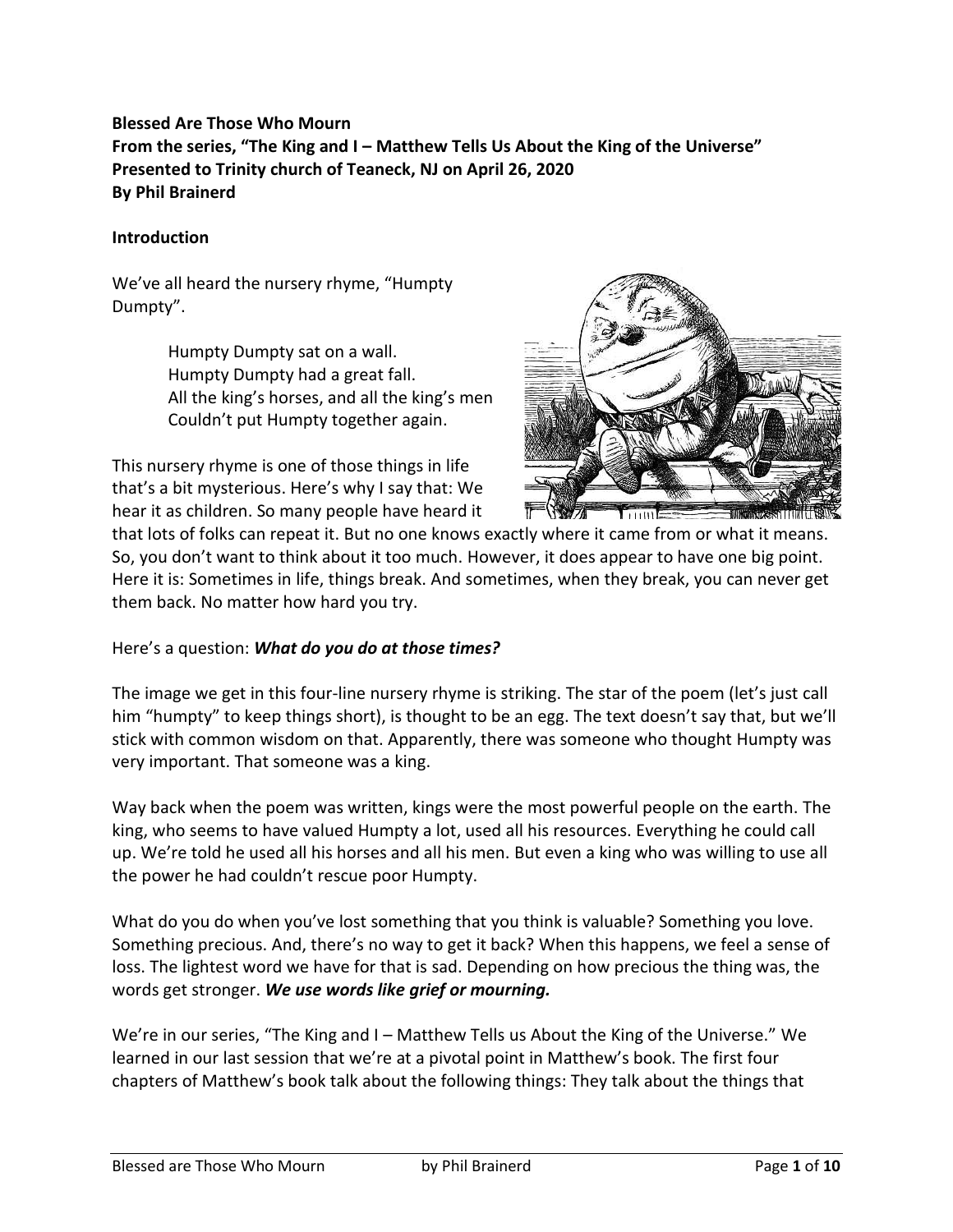happened to establish the credentials of the great King, Jesus Christ. They talk about what happened to prepare him for his earthly ministry.

In chapter five, the King is ready to speak. He's gathered his disciples, his closest and most dedicated followers, he went up on a mountainside, and He is ready to share with them his Manifesto, his plan for life.

In our last session, we looked at the first sentence of this Christian Manifesto, found in Matthew 5:3 "Blessed are the poor in spirit, for theirs is the Kingdom of heaven". We learned that this is talking about a state of mind. The person who is poor in spirit has realized that they are *spiritually poor* before God. They have sinned. There is nothing that they can do to make up for their sins. There is nothing they can do to repay the debt that their sin has created. They realize that they are more than poor, they are bankrupt.

Some people say the nursery rhyme "Humpty Dumpty" may come from a Christian perspective. If this is so, the poem draws a mental image of a human life broken by sin. Maybe it looks at the whole of mankind that is tarnished by sin. We humans have had a "great fall". And our lives and our world have become shattered.

The poem also portrays the first response of humans when they see sin. They try to fix it, using human effort. They try make up for it. But humans are like the earthly king who brought in all his horses and all his men, and still failed to save Humpty.

We as humans cannot fix what we have broken through our sin. No matter how hard we try.

The person who is spiritually poor knows this. And more: They are open to the idea that because they can't fix their problem, they need God's help. And when they ask for God's help, he gives it. In fact, he does far more - He opens his kingdom to them. And so, the first line of the Christian Manifesto: "Blessed are the poor in spirit, for theirs is the kingdom of heaven." (Matthew 5:3)

Now, what I'm calling the "Christian Manifesto" is much longer than one line. In fact, it covers three chapters of Mathew's book, chapters 5 through 7.

The first nine ideas in this manifesto can each be stated in one or two sentences. They all begin with the word, "blessed". We said in our last session that the Greek word involves a complex concept that contains ideas like "having received a good thing", "Happy", "To be congratulated", "To be envied", or "to have arrived in a good place". We'll settle for "blessed". Incidentally, the Latin word for this is "beati", which is why some people call this section "The Beatitudes".

So, now that we've learned the first step for a disciple of Jesus, let's move on to the next.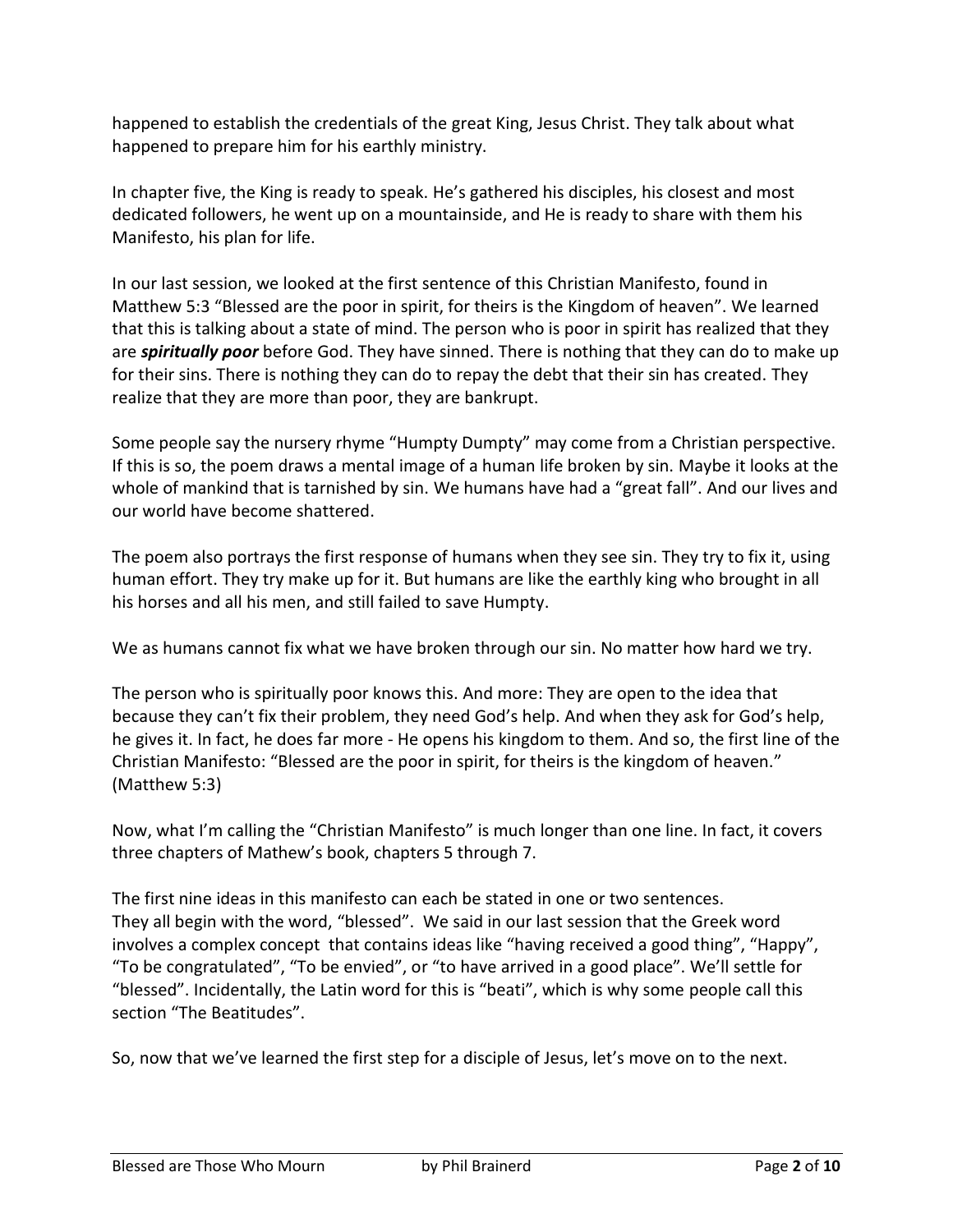Blessed are those who mourn, for they will be comforted. (Matthew 5:4)

We said a moment ago that when we lose something that's special to us, we might feel something. We might feel sadness or even grief. We may mourn. Jesus appears to be saying that this is a good thing. People who mourn are blessed. Remember, we said in our last session that the Christian manifesto is radical. To understand why this is a radical idea, let's look at some other ways that people deal with mourning.

## **Different ways to approach mourning**

We don't like to mourn. We don't like to feel sad. We really don't like *any* negative feelings or sensations. So, we've come up with lots of ways to deal with them.

#### *Numb the feelings*

The first is to numb the pain. We've discussed these in the past, so I won't spend a lot of time here. You take a drink. You take a puff. You swallow a pill. I should give the standard caveat, if you're working with a medical professional, it may be appropriate to treat some painful conditions with properly controlled drugs. But we all know that doing this on your own is a bad idea.

Of course, there are the less obvious ways of doing this. There's something about all that stuff in the refrigerator that can make negative feelings go away, at least for a little while. For some, it's the sweets, for some it's other kinds of flavors and sensations. And of course, the caveat: eating and eating tasty food is perfectly fine. However, sometimes these activities are a way to numb the pain we otherwise feel. Then they become bad.

#### *Substitution*

Some people deal with pain by substituting other feelings. Here's how this works.

#### *Anger/Control*

There are people who hurt, and their hurt brings a sense of powerlessness. Losing things makes you feel like you're not in control. So, some people take control. They start ordering people around. Maybe they get angry. When they do this, they're saying, "Something over in this area of my life is out of my control, so I'll take control over in this area."

This brings all kinds of problems. We'll talk about this more in coming sessions. For now, let's just say that people who behave this way are hard to be around.

#### *Entertainment*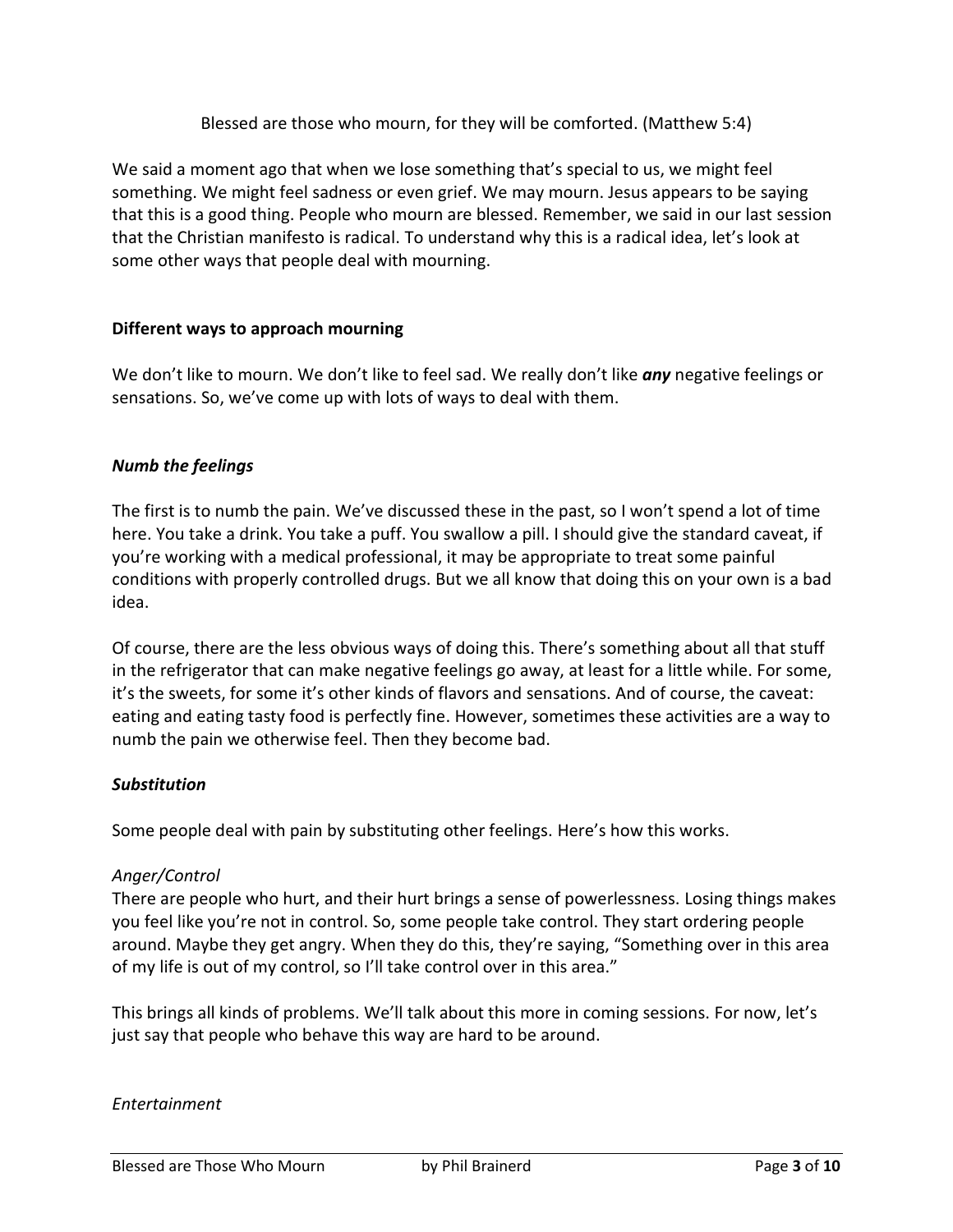Other people substitute positive emotions. They do this through entertainment. Some turn on the comedy channel. I love to laugh as much as anyone, but sometimes our laughter is an attempt to hide our grief and pain.

Some people go for action movies. In action movies, people get into fights, they blow things up. Note: *Other* people get into fights and blow things up. Maybe we wouldn't mind being in those fights and blowing things up ourselves? But, that's not very safe. So, action movies are a safe way for us to avoid our emotions. Other people feel the emotions that we would like to feel. This goes for all kinds of entertainment.

Again, is it wrong to laugh or watch a movie? None of these things are bad by themselves, but we have to ask: Are we getting involved in these things because deep down, we mourn, and we don't want to deal with it?

## **Stuffing Down Negative Emotions**

Now, one popular method of avoiding negative emotions is to stuff them and pretend they don't exist. There's an old song from WW1, "Pack up your troubles in your old kit bag and smile, smile, smile." Have you got things to grieve about? Are there things in your life that makes you mourn? Stuff them away somewhere. Put a smile on your face. Everything will work out. However, people who do this often find it doesn't work out that way in real life.

#### **The Solution Given by Jesus**

All of these approaches have the same basic assumption: Emotional pain is a bad thing. Grief and mourning are bad. They are to be avoided in some way.

But Jesus shares a radical idea. People who mourn are blessed. Why? How does that work?

#### **The Reward**

It's especially important to start with the "why". "Blessed are those who mourn…" Why? "…for they will be comforted."

Here's why this is important: Jesus isn't saying that mourning is good all by itself. Pain and suffering aren't good things. If mourning was a good thing all by itself, then we should work to cause it. Are you feeling OK? Go over the wall and kick it a few times so your foot will start to hurt. Then you're blessed because you're hurting. If your neighbor feeling OK? Well, you'd better do something about that. It's time to cause some pain and grief.

No! That's not what Jesus is saying. So, what *is* he saying?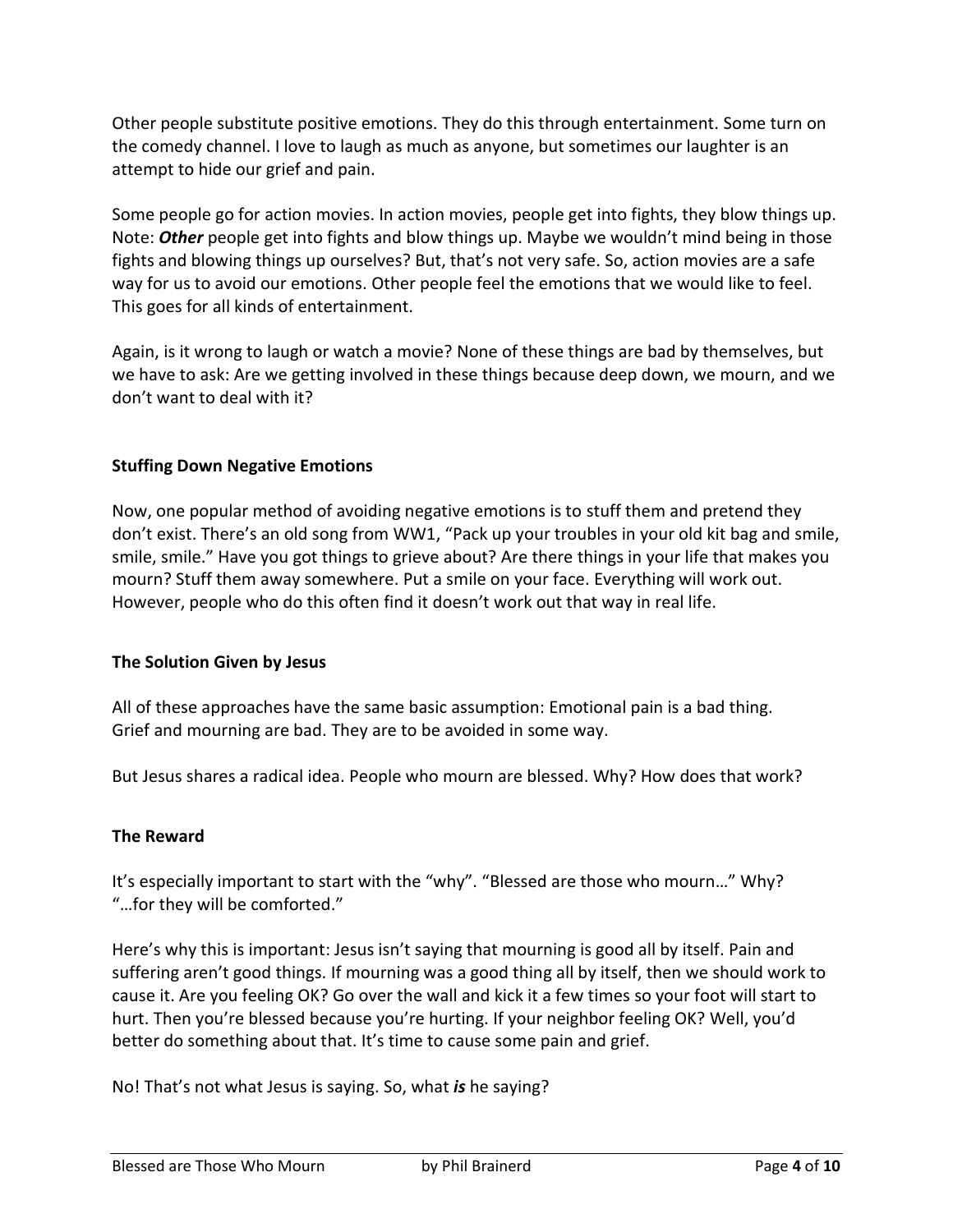## **The Explanation**

First, let's remember that this is step two in a long series of statements. Step one is to understand spiritual poverty. The world is broken because of sin. We're broken because of sin. That puts us in danger. We can't fix it or make up for it ourselves. We have to ask God for help.

But, let's ask a question. What if a person recognizes that they've sinned, but they don't see sin as a big problem? In our last session, I mentioned that some of the things Jesus says in his manifesto sound new. But some are old - very old.

#### **An Example: Adam and Eve in the Garden**

Let's look at an old story so we can understand this. In our series, "Life Answers in Genesis", we talked about the fall of mankind. We talked about Adam and Eve. Let's revisit just a part of that story. Because we've spent a lot of time there in another study, we won't read the whole thing. I'll just encourage you to review by reading Genesis, chapter 3.

Recall that God placed Adam and Eve in the beautiful Garden of Eden. He gives them clear instructions: They could eat fruit from any tree, just not the one in the middle - the Tree of the knowledge of good and evil. The serpent tempted them to eat the fruit, and they did. This was the first sin.

Adam and Eve realized right away that they did something bad. The way they discovered this was the realization that they were naked. They began to feel the first negative emotion: shame. So, what did they do? They made themselves garments out of leaves.

So, they recognized they had a problem. But they tried to use human effort to fix the problem. They grabbed a few leaves off a nearby tree and voila, the stain of sin was hidden. So, sin was a problem – just not a big problem.

However, then they heard God coming. When they heard God coming, they realized their clever solution wasn't going to be enough. So, Adam and Eve hid behind some nearby trees. Apparently, Adam and Eve still liked the idea of leaves, they just realized the paltry few they grabbed weren't sufficient. Surely, the amount of leaves in a tree would work. So, once again, human effort comes in. And once again, human effort was insufficient.

At this point, we'll read:

8 Then the man and his wife heard the sound of the Lord God as he was walking in the garden in the cool of the day, and they hid from the Lord God among the trees of the garden. 9 But the Lord God called to the man, "Where are you?" (Genesis 3:8)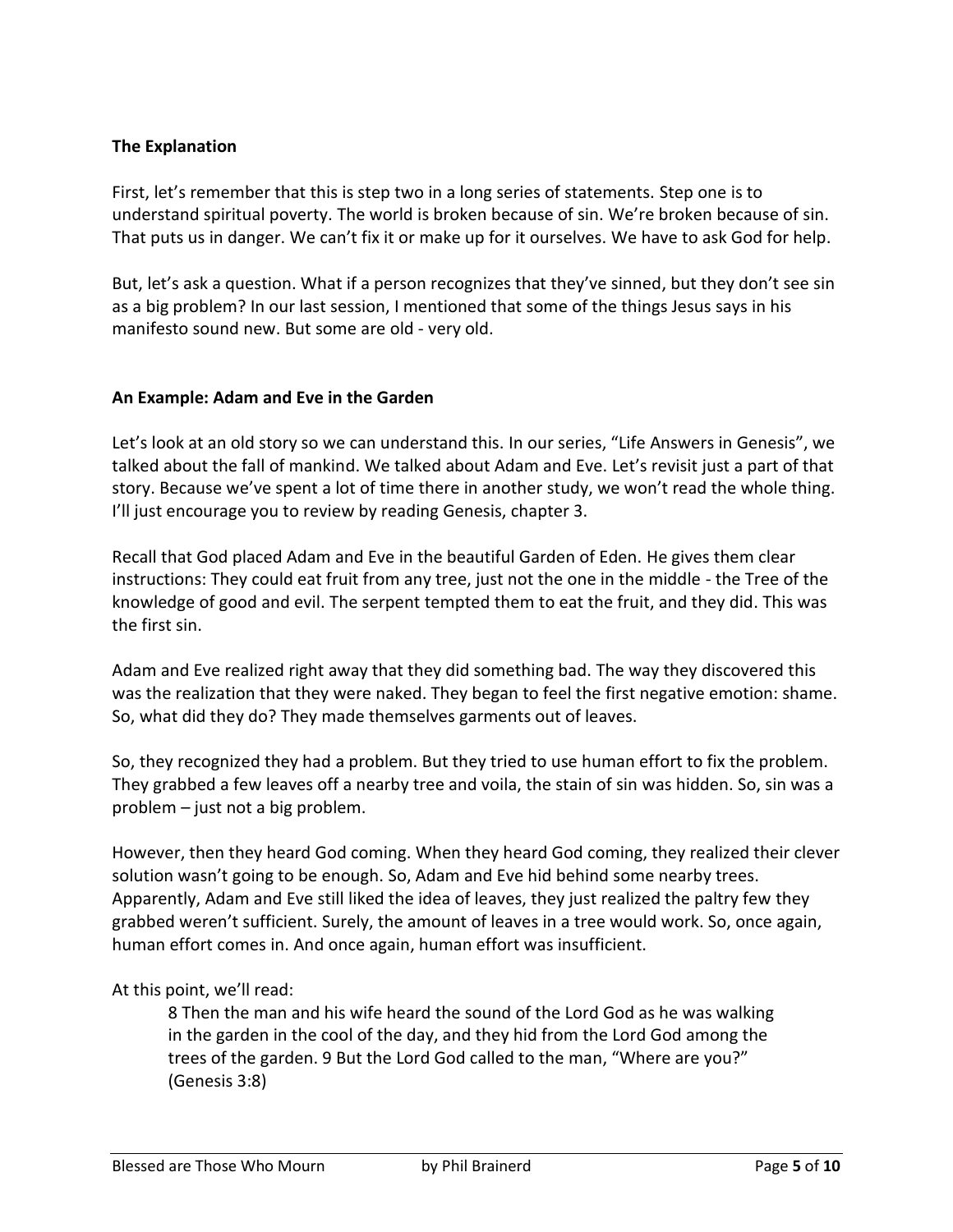God is all-knowing and all-seeing. God knew exactly what happened. He knew exactly where Adam and Eve were. So, he calls to Adam.

Here's how Adam answers:

He answered, "I heard you in the garden, and I was afraid because I was naked; so I hid." (v. 10)

So now, Adam is experiencing another negative emotion: fear. His sense of what he's done is growing. He senses that God may be angry. What God does next is very interesting:

And he (God) said, "Who told you that you were naked? Have you eaten from the tree that I commanded you not to eat from?" (v. 11)

This is a simple question. It only requires a "yes" or "no" answer. And, the answer should be, "yes". God is giving Adam a chance to admit what he's done. Is that what Adam does? Let's see.

The man said, "The woman you put here with me—she gave me some fruit from the tree, and I ate it." (v. 12)

So, Adam realizes he's done something wrong. He has a growing sense of how serious it is. So how does he react? He blames somebody else. This is all the woman's fault. He was doing just fine before she showed up. The woman put that fruit into Adam's hand. What was he supposed to do?

But then, just as the words of blame start coming out of Adam's mouth, he has a new realization. "The woman – who *you* gave to be with me – she gave me some fruit from the tree, and I ate it." The finger that was once pointed at another human is now pointed straight at God. This, in Adam's mind, is now all God's fault.

God then spoke with Eve. Let's say she didn't do any better.

We'll talk more about this in our next session. For now, we'll say that Adam and Eve had a problem with taking responsibility for their actions.

There's something else they could have done. *They could have been sorry.* They could have stopped, taken a breath, and realized that God had shown them nothing but kindness and generosity. They answered his generosity with disobedience. If they had responded by taking responsibility for their sin, they might have felt sad. *They might have mourned.*

And this is the key to the second statement of the beatitudes. You can realize that you have a problem of sin. You can realize that sin places you in a bad place. But it's another thing to take responsibility for your sin. *It's another thing to mourn over your sinfulness.*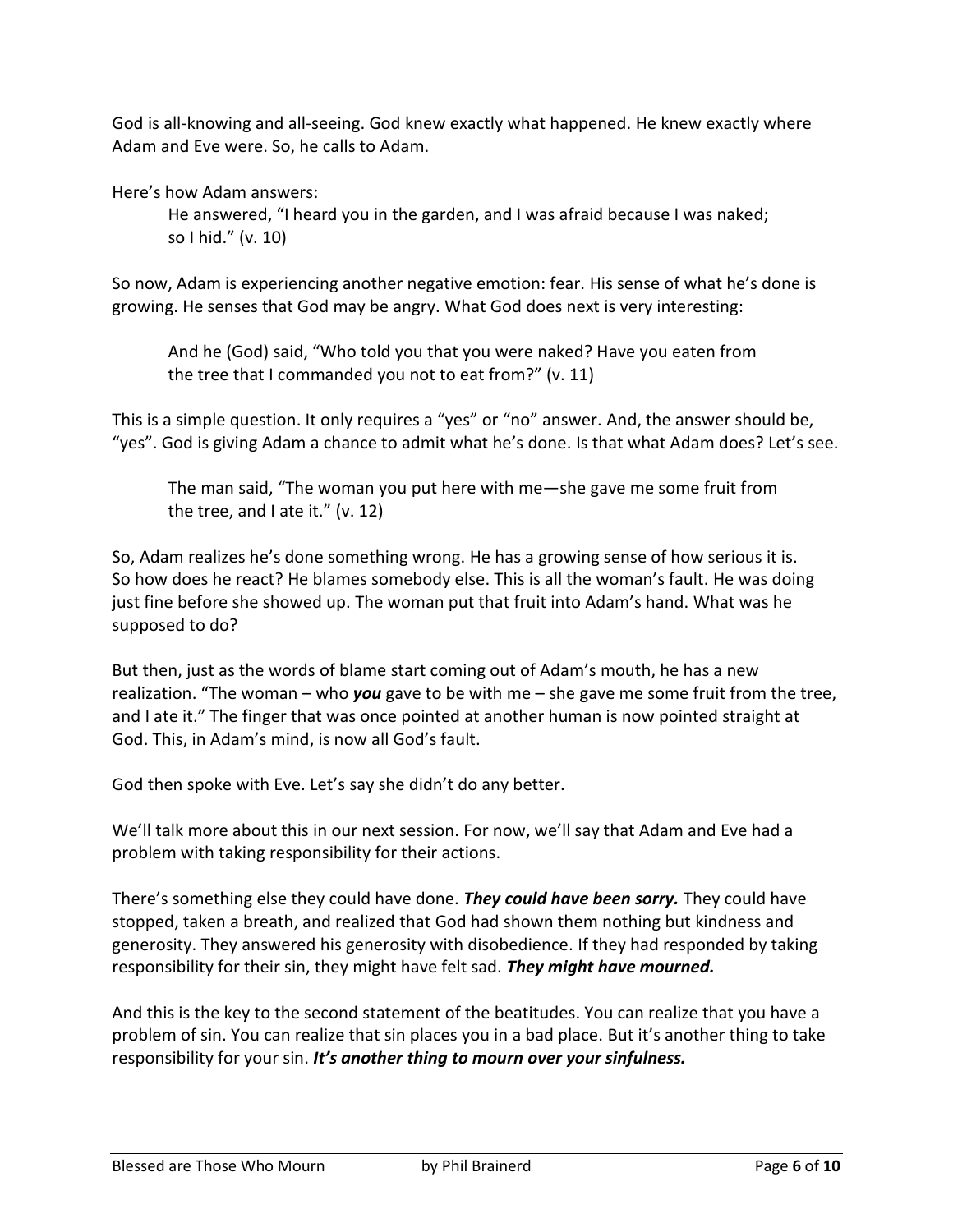If you blame others for your sin, you aren't taking responsibility. You aren't mourning. Worse, if you blame God, you certainly aren't mourning.

Now recall, when we looked at spiritual poverty, we had to look at the relationship between physical poverty and spiritual poverty. Something similar happens here. Let's continue to look at Adam and Eve for an example. In Genesis 4, we learn about Cain and Abel. Again, we'll summarize and encourage you to look at that chapter on your own.

Adam and Eve only started in a small way to see the problem of sin when they were in the Garden. They saw the problem grow when God told them that they had cursed themselves and the earth. They began to see a much greater effect when they had to leave the beautiful garden and start living in the world that they had broken. Previously beautiful fruit hung from trees and required no more work than reaching up. Now, thorns and thistles grew from the ground. Eve was given two sons, Cain and Abel. One of those sons, Cain, became jealous of the other one. Because of that, we're told that Cain murdered his brother Abel. After doing that, Cain ran.

What was it like when Adam and Eve discovered this? What was it like when they had to look at the bloody body of their son Abel? Surely, they mourned. Surely, they wept.

Previously, sin had resulted in personal pain. Problem emotions like shame and fear. Problems like fights and quarrels that married couples often see. Problems like the sting of thorns as Adam worked the ground. Problems like the pain of childbirth for Eve.

But now, something alarming had taken place. *Sin had taken an innocent life.* Abel was a righteous man. He was brutally murdered, not because of anything he had done, but because of his brother's bad choices; his brother's sin. His brother's bad choices and sin had come as a result of Adam and Eve's bad choices and sin.

Adam and Eve now saw a much darker world. They saw the world that they had broken. And they mourned.

## **An important topic: Why is there pain in the world?**

This brings up an important topic. Why is there pain in the world? To understand this, we need to see that there are two kinds of pain.

Here's the first. Sometimes, there is pain because we have sinned, and we receive the results. If the speed limit sign says 30 and we do 60, we increase the chance that we'll be in automobile accident. It may happen, or it may not. But, if it does, it's our own fault. We understand that. We may not like it, but we understand.

The second type of pain though, is random. Sometimes we are hurt for reasons that have nothing to do with our own behavior. But we have to say something hard here: We all sin.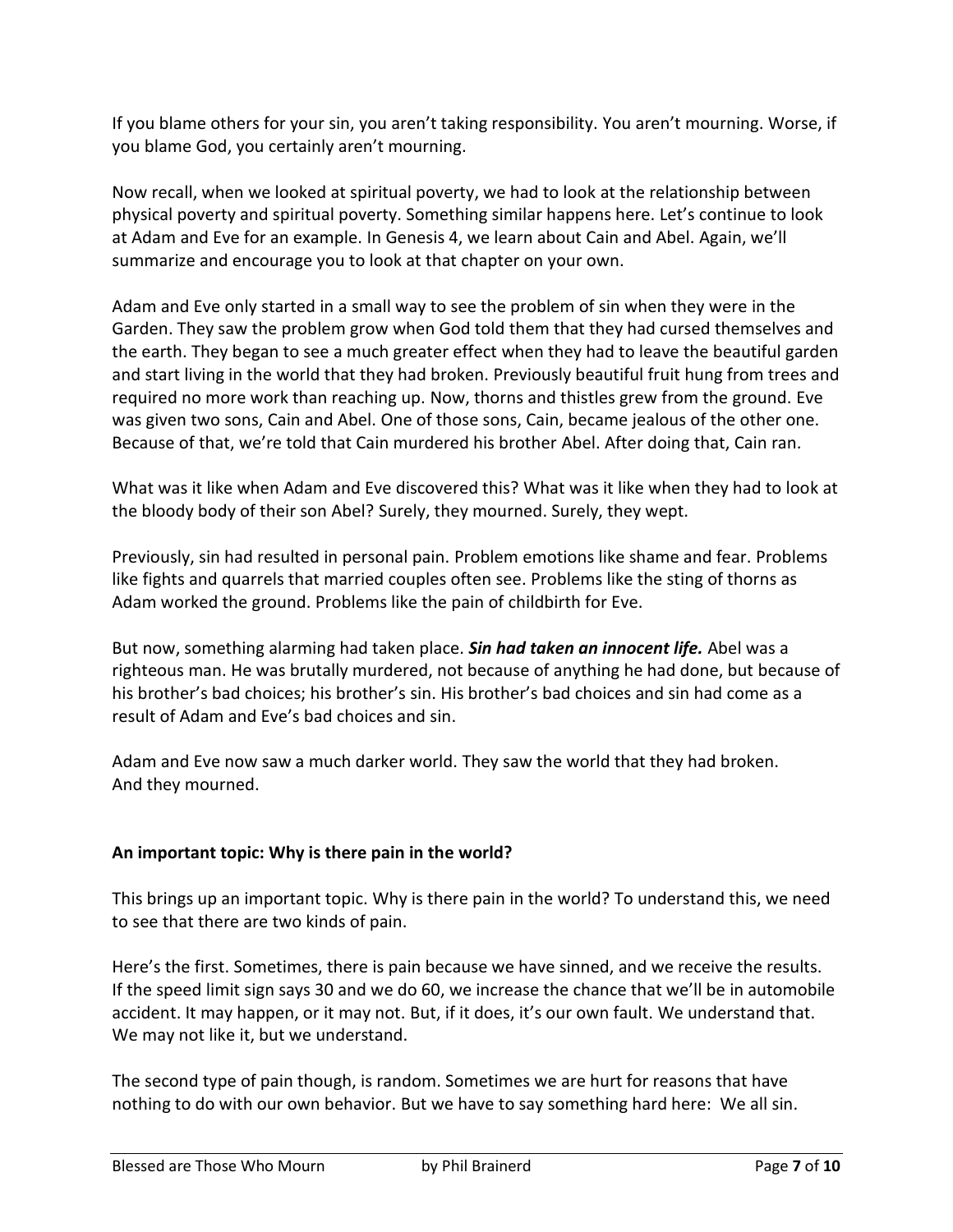When we sin, we all contribute to the brokenness of the world.

After Cain killed his brother, God spoke with him. Here's what God said:

The Lord said, "What have you done? Listen! Your brother's blood cries out to me from the ground." (Genesis 4:10)

The implication here is that sin has a cosmic effect. The earth and the universe feel the effects and the weight of our sins. Sometimes, because the world is broken, it erupts. When that happens, we see terrible events like storms or earthquakes or plagues.

Sometimes it's smaller, but still serious. Sometimes we're doing the speed limit, but we get hit by the guy who's going too fast. Those things, whether large or small, are almost always random.

## **Our reaction**

Whether we are hurt by our own sin, or whether we are hurt but the cumulative effects of sin on our world, we can react in different ways.

We can use human effort. We can do all the things we talked about earlier. We can try to fix it, like the earthly king in Humpty Dumpty. Let's bring in a side note that we'll discuss in later sessions. It's always wrong to try. Sometimes we can make the world a better place by our efforts. Later, as we study Matthew's book, we'll get some suggestions on that. But because of sin, there are some things we will never fix. As we continue to dump sin into a broken world, it continues to break more and more. Sometimes, all the king's horses and all the king's men, can't put Humpty together again.

We can try other things: We can try to numb the pain. We can try substitute other feelings. We can try to point our fingers somewhere else.

But to the extent that we face our sin and the sin of the world with human effort, we will be cursed.

Or, we can admit that our problems and the problems of the world are caused by sin. We can admit our spiritual poverty. And then, we can take responsibility for our sin. We can realize that the God who created the Universe has shown us and the rest of the human race nothing but kindness, generosity, and love. We have responded with rebellion and sin.

We can allow ourselves to mourn over our sin and the sin of our broken world. If we do that, rather than be cursed, God says we are blessed. God says he'll do something when we mourn. *- He will comfort us.*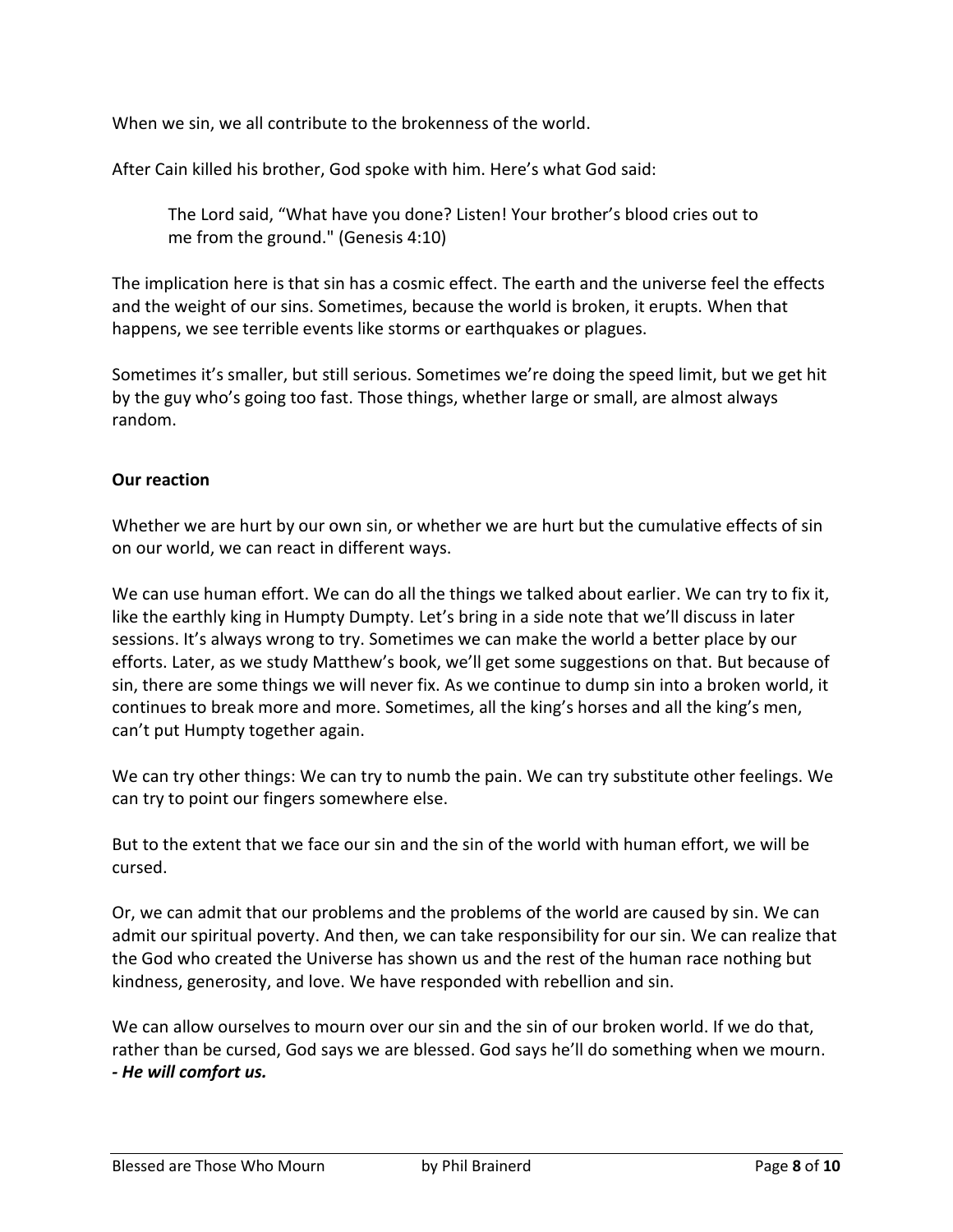Remember, Matthew had the privilege of meeting the King of the Universe, Jesus Christ. Matthew wants his friends to know that Jesus was the Messiah, the great king who was predicted by prophets centuries before. That's happening here. The prophet Isaiah spoke of things the Messiah would do.

The Spirit of the Sovereign Lord is on me, because the Lord has anointed me to proclaim good news to the poor. He has sent me to bind up the brokenhearted, to proclaim freedom for the captives and release from darkness for the prisoners, 2 to proclaim the year of the Lord's favor and the day of vengeance of our God, to comfort all who mourn, 3 and provide for those who grieve in Zion to bestow on them a crown of beauty instead of ashes, the oil of joy instead of mourning, and a garment of praise instead of a spirit of despair. (Isaiah, chapter 61:1-3)

These are the things that Jesus did. In these first two sentences of the Beatitudes, he is fulfilling the words of Isaiah.

## **Conclusion**

So, we've made it just a little further into the Christian Manifesto. Words for disciples of Jesus Christ.

We start by admitting our spiritual poverty. Blessed are the poor, for theirs is the kingdom of heaven. That's a vital starting place. There is nothing we've discussed so far and nothing we'll discuss in the rest of the Manifesto that can be done under our own power. We can't do this ourselves. If we try, we'll just break down in despair. We need to ask God for help. We need his grace.

With God's help, with his grace, we accept responsibility for our sin. When we feel deep loss, we can let ourselves mourn. We can let ourselves feel the pain of a broken world.

Sometimes the pain has an explanation – it is our sin. At those times we confess and take responsibility.